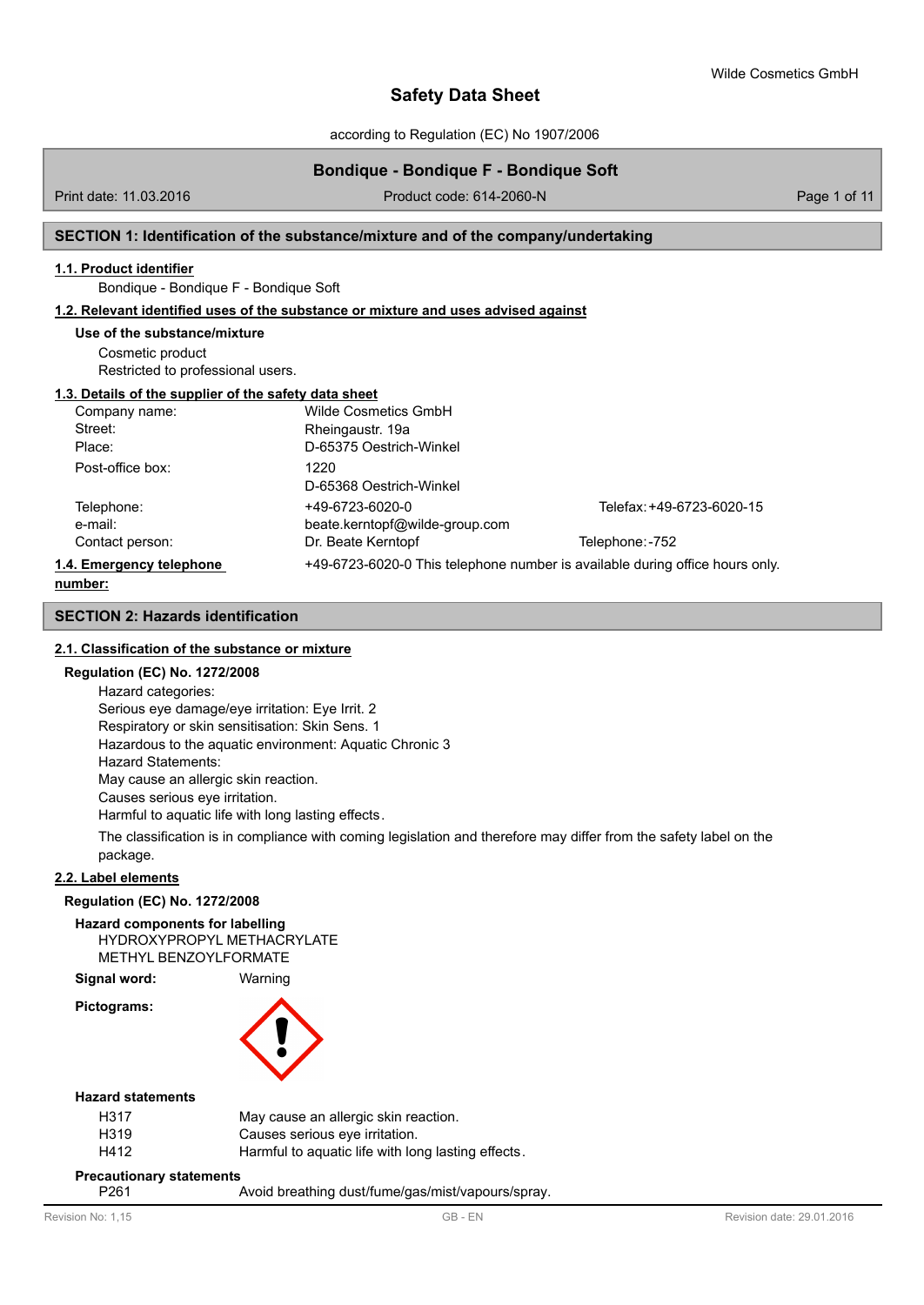according to Regulation (EC) No 1907/2006

| <b>Bondique - Bondique F - Bondique Soft</b> |                                                                                                                                     |              |  |  |  |
|----------------------------------------------|-------------------------------------------------------------------------------------------------------------------------------------|--------------|--|--|--|
| Print date: 11.03.2016                       | Product code: 614-2060-N                                                                                                            | Page 2 of 11 |  |  |  |
| P264                                         | Wash Wash hands after handling. thoroughly after handling.                                                                          |              |  |  |  |
| P272                                         | Contaminated work clothing should not be allowed out of the workplace.                                                              |              |  |  |  |
| P273                                         | Avoid release to the environment.                                                                                                   |              |  |  |  |
| P <sub>280</sub>                             | Wear protective gloves/protective clothing/eye protection/face protection.                                                          |              |  |  |  |
| P302+P352                                    | IF ON SKIN: Wash with plenty of water.                                                                                              |              |  |  |  |
| P333+P313                                    | If skin irritation or rash occurs: Get medical advice/attention.                                                                    |              |  |  |  |
| P362+P364                                    | Take off contaminated clothing and wash it before reuse.                                                                            |              |  |  |  |
| P305+P351+P338                               | IF IN EYES: Rinse cautiously with water for several minutes. Remove contact lenses, if<br>present and easy to do. Continue rinsing. |              |  |  |  |
| P337+P313                                    | If eye irritation persists: Get medical advice/attention.                                                                           |              |  |  |  |
| P <sub>501</sub>                             | Dispose of contents/container to Offer surplus and non-recyclable solutions to a licensed<br>disposal company                       |              |  |  |  |
| Special labelling of certain mixtures        |                                                                                                                                     |              |  |  |  |
| <b>EUH204</b>                                | Contains isocyanates. May produce an allergic reaction.                                                                             |              |  |  |  |

### **2.3. Other hazards**

Keep out of the reach of children. Irritating to eyes and skin. May cause sensitization by skin contact. Harmful to aquatic organisms, may cause long-term adverse effects in the aquatic environment.

Restricted to professional users.

### **SECTION 3: Composition/information on ingredients**

### **3.2. Mixtures**

### **Chemical characterization**

Chemical Name / INCI: Di-HEMA Trimethylhexyl Dicarbamate Aliphatic Polyesterurethane Acrylate Polyetherpolyol Tetraacrylat Hydroxypropyl Methacrylate Silica Dimethyl Silylate Methyl Benzoylformate CI 45410:2 CI 15850 BHT

p-Hydroxyanisole

## **Hazardous components**

| <b>CAS No</b> | Chemical name                                                   |          |                  | Quantity   |  |
|---------------|-----------------------------------------------------------------|----------|------------------|------------|--|
|               | IEC No                                                          | Index No | <b>REACH No</b>  |            |  |
|               | Classification according to Regulation (EC) No. 1272/2008 [CLP] |          |                  |            |  |
| 27813-02-1    | HYDROXYPROPYL METHACRYLATE                                      |          |                  |            |  |
|               | 248-666-3                                                       |          | 01-2119490226-37 |            |  |
|               | Eye Irrit. 2, Skin Sens. 1; H319 H317                           |          |                  |            |  |
| 15206-55-0    | <b>IMETHYL BENZOYLFORMATE</b>                                   |          |                  | $0.1 - 1%$ |  |
|               | 239-263-3                                                       |          | 01-2120101338-67 |            |  |
|               | Skin Sens. 1; H317                                              |          |                  |            |  |

Full text of H and EUH statements: see section 16.

### **Further Information**

The classification is in compliance with coming legislation and therefore may differ from the safety label on the package.

### **SECTION 4: First aid measures**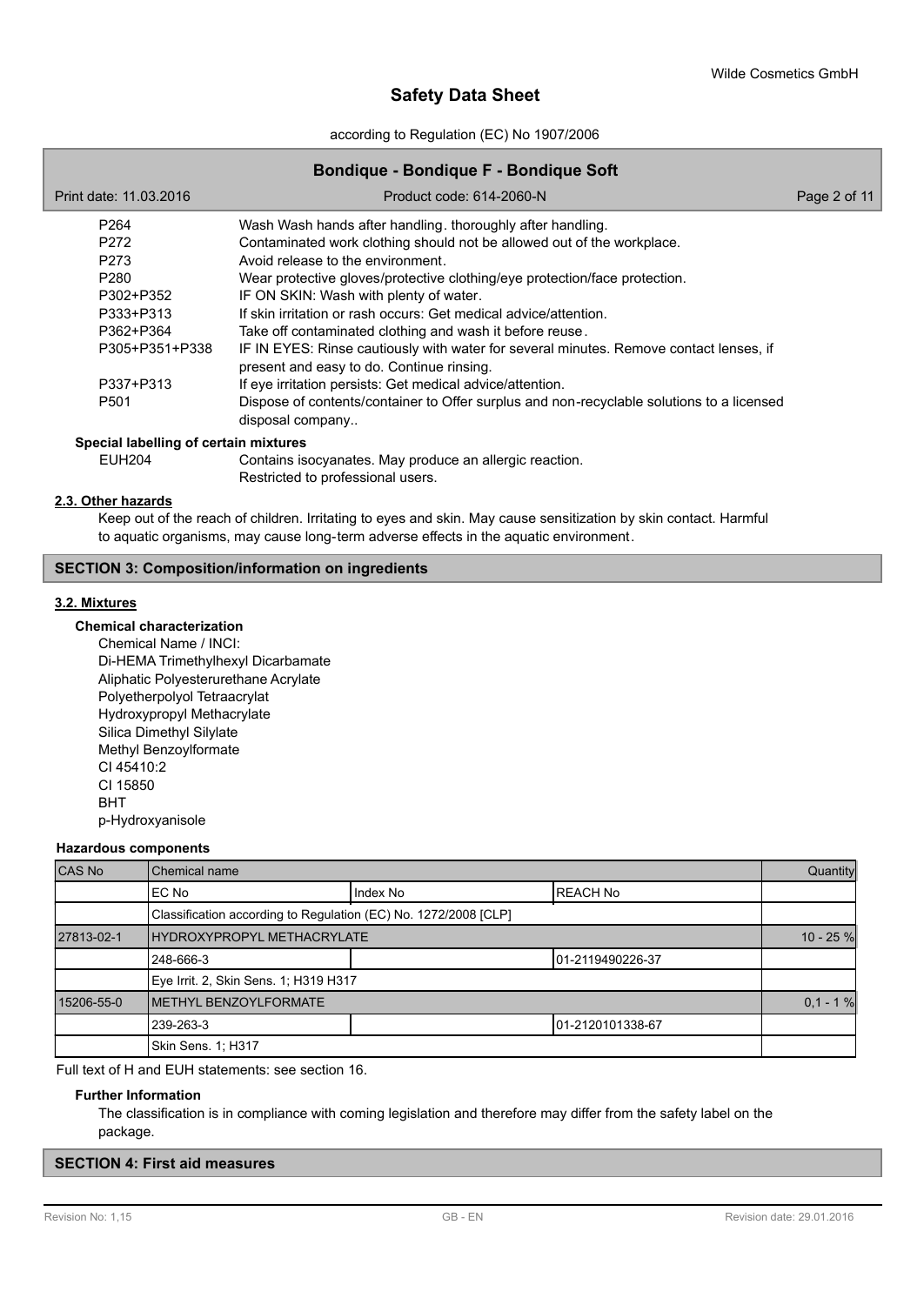according to Regulation (EC) No 1907/2006

### **Bondique - Bondique F - Bondique Soft**

Print date: 11.03.2016 Product code: 614-2060-N Product code: 614-2060-N Page 3 of 11

#### **4.1. Description of first aid measures**

#### **General information**

Evacuate personnel to safe areas. Take off all contaminated clothing immediately. Consult a physician if necessary. Show this safety data sheet to the doctor in attendance. If unconscious place in recovery position and seek medical advice.

#### **After inhalation**

Move to fresh air. Keep patient warm and at rest. If breathing is irregular or stopped, administer artificial respiration. If unconscious place in recovery position and seek medical advice.

#### **After contact with skin**

In case of contact, immediately flush skin with soap and plenty of water. If skin irritation occurs, seek medical advice/attention. In case of accidental skin contact avoid concurrent exposure to the sun or other sources of UV light which may increase the sensitivity of skin.

#### **After contact with eyes**

In case of eye contact, remove contact lens and rinse immediately with plenty of water, also under the eyelids, for at least 15 minutes. Consult a physician.

In case of accidental eye contact avoid concurrent exposure to the sun or other sources of UV light which may increase the sensitivity of eye.

#### **After ingestion**

Clean mouth with water and drink afterwards plenty of water. Do NOT induce vomiting. Call a physician immediately.

#### **4.2. Most important symptoms and effects, both acute and delayed**

No data is available on the product itself.

#### **4.3. Indication of any immediate medical attention and special treatment needed**

Treat symptomatically.

### **SECTION 5: Firefighting measures**

### **5.1. Extinguishing media**

#### **Suitable extinguishing media**

Use water spray, alcohol-resistant foam, dry chemical or carbon dioxide. Use extinguishing measures that are appropriate to local circumstances and the surrounding environment.

#### **Unsuitable extinguishing media**

Do not use a solid water stream as it may scatter and spread fire.

#### **5.2. Special hazards arising from the substance or mixture**

Polymerization can occur. Polymerization is a highly exothermic reaction and may generate sufficient heat to cause thermal decomposition and/or rupture containers. Heating or fire can release toxic gas. Use water spray to cool unopened containers.

#### **5.3. Advice for firefighters**

Wear self-contained breathing apparatus and protective suit.

### **Additional information**

Collect contaminated fire extinguishing water separately. This must not be discharged into drains. Prevent fire extinguishing water from contaminating surface water or the ground water system. Fire residues and contaminated fire extinguishing water must be disposed of in accordance with local regulations.

#### **SECTION 6: Accidental release measures**

#### **6.1. Personal precautions, protective equipment and emergency procedures**

Ensure adequate ventilation. Evacuate personnel to safe areas. Use personal protective equipment. Avoid breathing vapors, mist or gas. Avoid contact with skin and eyes.

### **6.2. Environmental precautions**

Do not flush into surface water or sanitary sewer system. If the product contaminates rivers and lakes or drains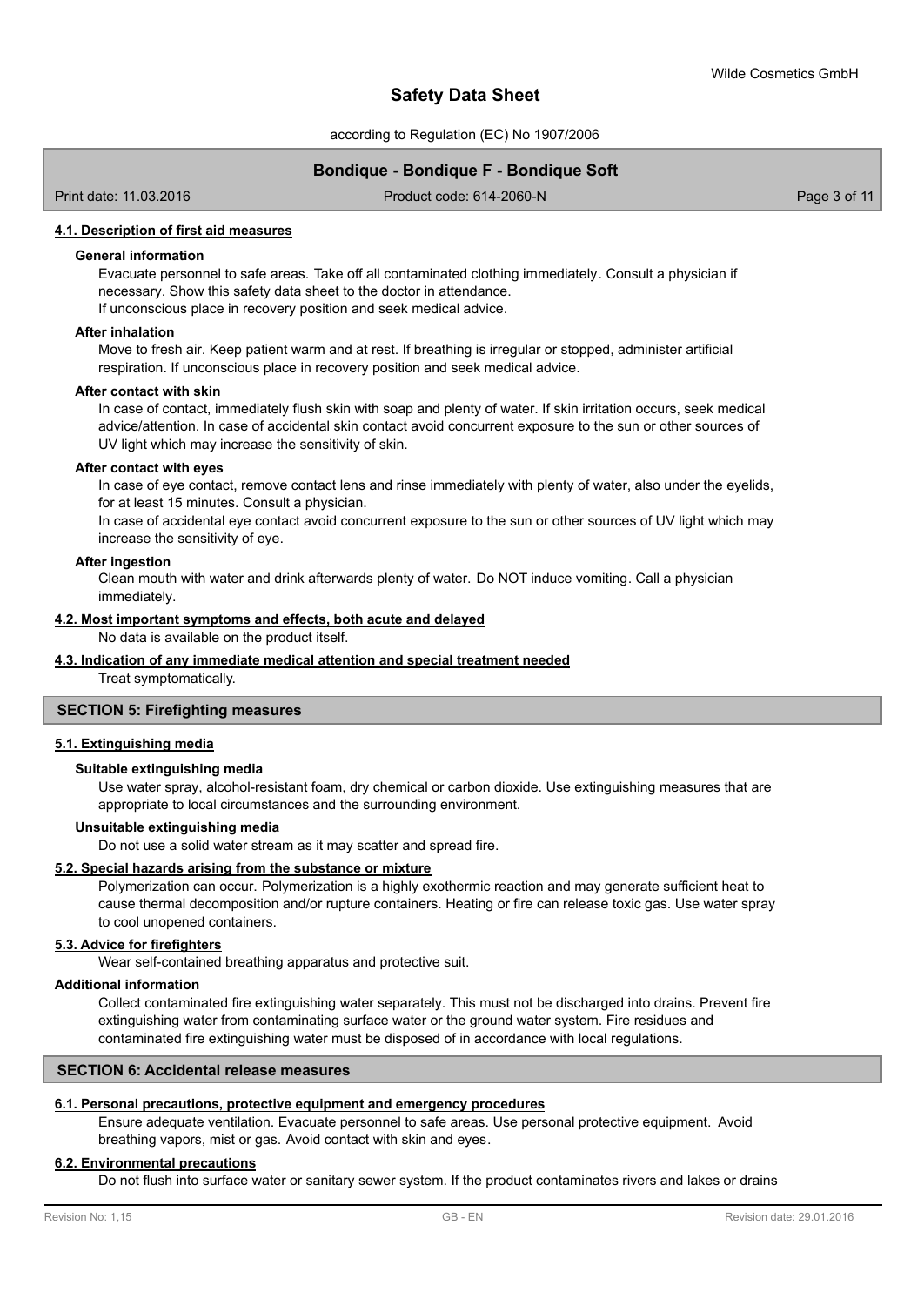according to Regulation (EC) No 1907/2006

### **Bondique - Bondique F - Bondique Soft**

Print date: 11.03.2016 **Product code: 614-2060-N** Product code: 614-2060-N

inform respective authorities.

#### **6.3. Methods and material for containment and cleaning up**

Contain spillage, soak up with non-combustible absorbent material, (e.g. sand, earth, diatomaceous earth, vermiculite) and transfer to a container for disposal according to local / national regulations (see section 13).

### **6.4. Reference to other sections**

13. Disposal considerations

#### **SECTION 7: Handling and storage**

#### **7.1. Precautions for safe handling**

#### **Advice on safe handling**

Use only with adequate ventilation. Handle and open container with care. Avoid contact with skin, eyes and clothing. Avoid breathing vapors, mist or gas. Wash hands before breaks and at the end of workday. Handle in accordance with good industrial hygiene and safety practice. Take notice of labels and material safety data sheets for the working chemicals. Refer also to instructions for use.

#### **Advice on protection against fire and explosion**

Keep away from sources of ignition - No smoking. Keep away from heat. May be ignited by open flame.

#### **Further information on handling**

Polymerisation occurs when exposed to white light, ultraviolet light or heat. Refer also to instructions for use.

### **7.2. Conditions for safe storage, including any incompatibilities**

#### **Requirements for storage rooms and vessels**

Store in original container. Keep tightly closed in a dry, cool and well-ventilated place. Protect from frost, heat and sunlight. Keep at temperature not exceeding 40°C.

#### **Advice on storage compatibility**

not required

#### **7.3. Specific end use(s)**

Cosmetic product

**SECTION 8: Exposure controls/personal protection**

### **8.1. Control parameters**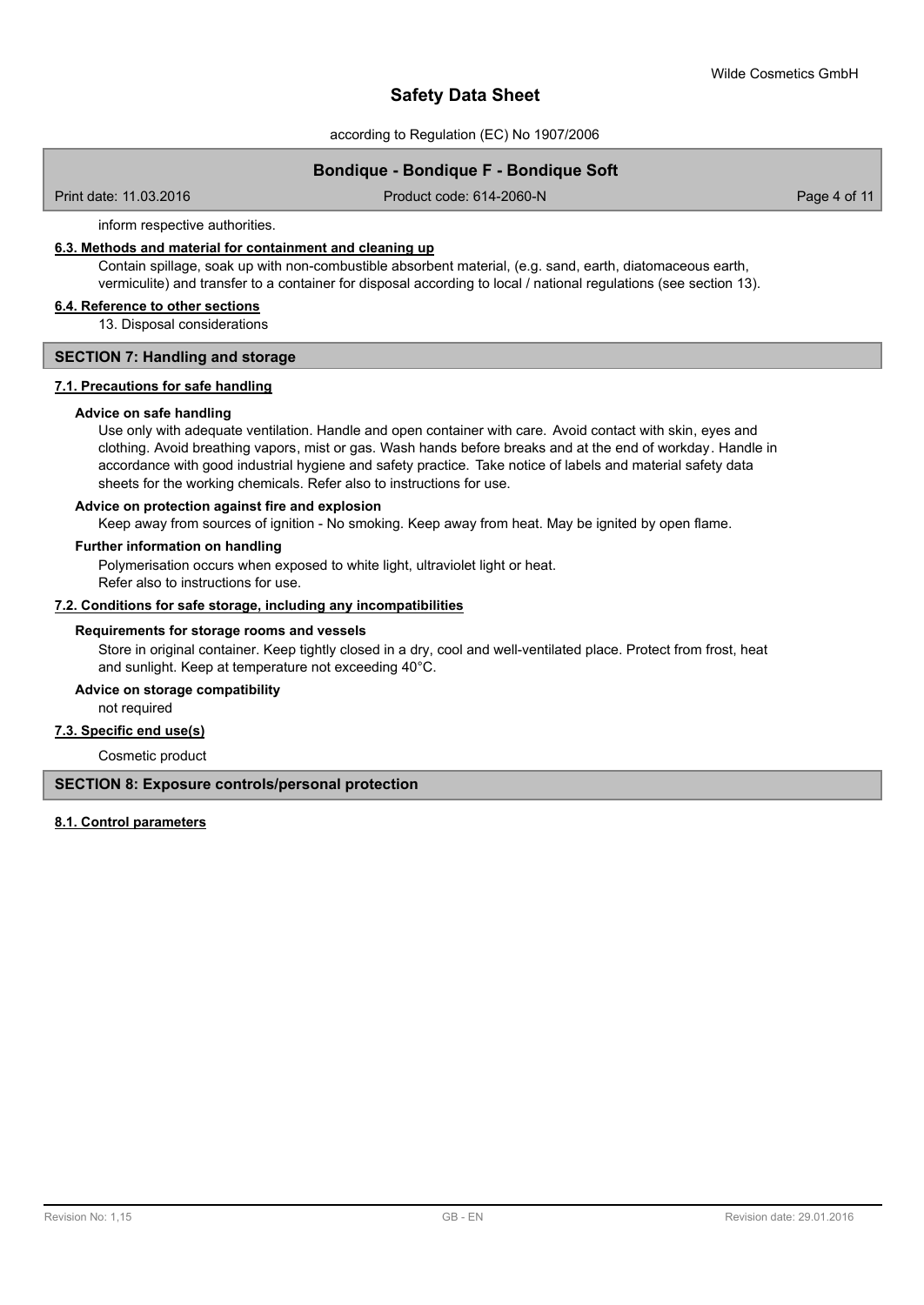according to Regulation (EC) No 1907/2006

# **Bondique - Bondique F - Bondique Soft**

Print date: 11.03.2016 **Product code: 614-2060-N** Product code: 614-2060-N

### **DNEL/DMEL values**

| CAS No                                         | Substance                     |            |          |                          |  |
|------------------------------------------------|-------------------------------|------------|----------|--------------------------|--|
| Effect<br>DNEL type<br>Exposure route<br>Value |                               |            |          |                          |  |
| 27813-02-1                                     | HYDROXYPROPYL METHACRYLATE    |            |          |                          |  |
| Consumer DNEL, long-term                       |                               | inhalation | systemic | $8,8 \text{ mg/m}^3$     |  |
| Worker DNEL, long-term                         |                               | inhalation | systemic | 14,7 mg/ $m^3$           |  |
| Worker DNEL, long-term                         |                               | dermal     | systemic | 4,2 mg/kg bw/day         |  |
| Consumer DNEL, long-term                       |                               | dermal     | systemic | 2,5 mg/kg bw/day         |  |
| Consumer DNEL, long-term                       |                               | loral      | systemic | 2,5 mg/kg bw/day         |  |
| 51728-26-8                                     | Polyetherpolyol Tetraacrylate |            |          |                          |  |
| Consumer DNEL, long-term                       |                               | oral       | systemic | 0,375 mg/kg<br>bw/day    |  |
| Worker DNEL, long-term                         |                               | inhalation | systemic | $0,88$ mg/m <sup>3</sup> |  |
| Worker DNEL, long-term                         |                               | dermal     | systemic | 0,5 mg/kg bw/day         |  |
| Consumer DNEL, long-term                       |                               | inhalation | systemic | $0,217 \text{ mg/m}^3$   |  |
| Consumer DNEL, long-term                       |                               | dermal     | systemic | $0,25$ mg/kg<br>bw/day   |  |
| 15206-55-0                                     | METHYL BENZOYLFORMATE         |            |          |                          |  |
| Worker DNEL, long-term                         |                               | dermal     | systemic | 3,33 mg/kg<br>bw/day     |  |
| Consumer DNEL, long-term                       |                               | dermal     | systemic | 1,67 mg/kg<br>bw/day     |  |
| Consumer DNEL, long-term                       |                               | oral       | systemic | 1,67 mg/kg<br>bw/day     |  |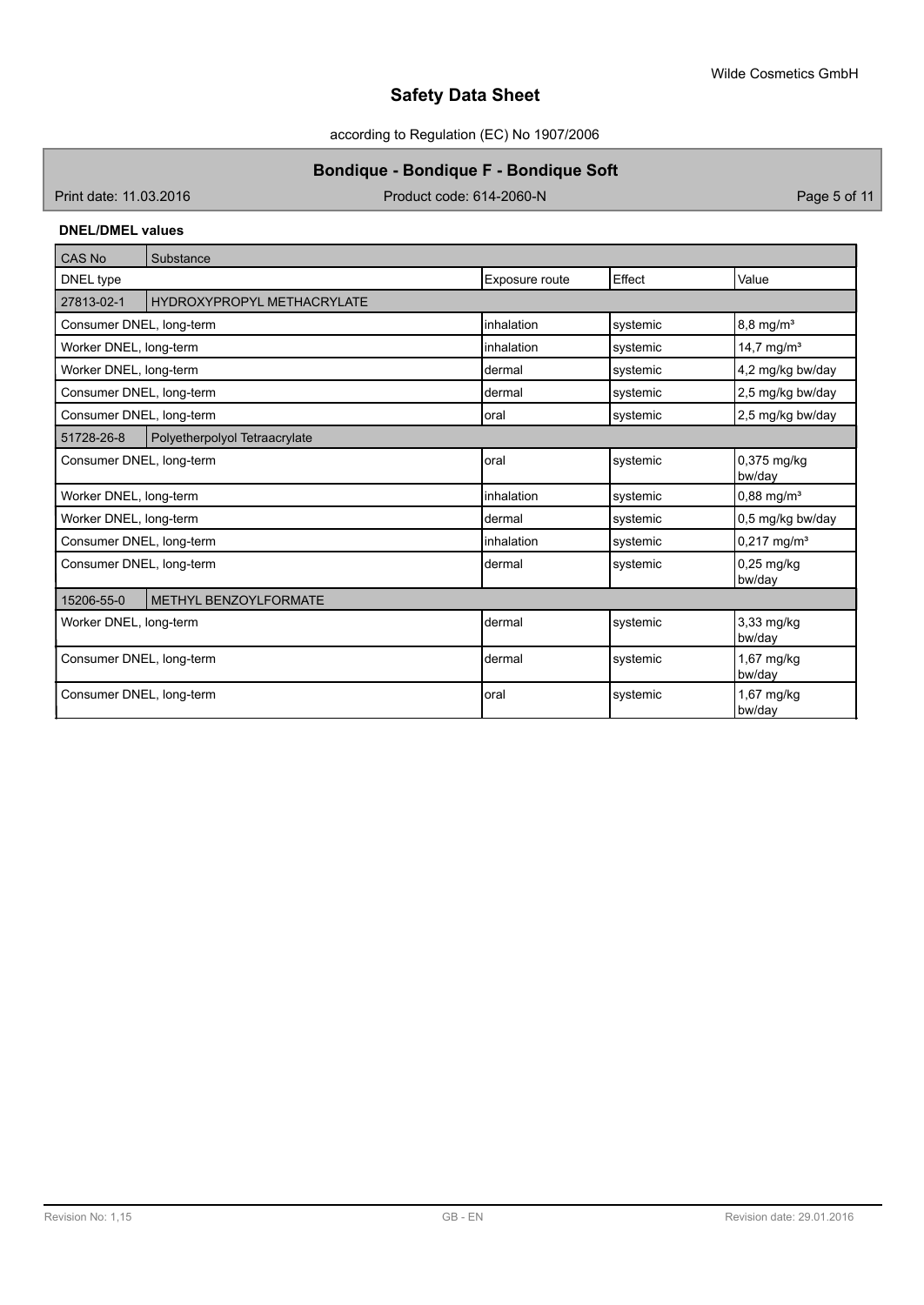according to Regulation (EC) No 1907/2006

### **Bondique - Bondique F - Bondique Soft**

Print date: 11.03.2016 **Product code: 614-2060-N** Product code: 614-2060-N

### **PNEC values**

| CAS No                                                       | Substance                                        |               |  |  |
|--------------------------------------------------------------|--------------------------------------------------|---------------|--|--|
|                                                              | Environmental compartment<br>Value               |               |  |  |
| 27813-02-1                                                   | HYDROXYPROPYL METHACRYLATE                       |               |  |  |
| Marine sediment                                              |                                                  | 6,28 mg/kg    |  |  |
| Freshwater                                                   |                                                  | 0,904 mg/l    |  |  |
| Soil                                                         |                                                  | 0,727 mg/kg   |  |  |
| Marine water                                                 |                                                  | 0,904 mg/l    |  |  |
| Freshwater sediment                                          |                                                  | 6,28 mg/kg    |  |  |
| 51728-26-8                                                   | Polyetherpolyol Tetraacrylate                    |               |  |  |
| Freshwater                                                   |                                                  | 0,00176 mg/l  |  |  |
| Marine water                                                 |                                                  | 0,000176 mg/l |  |  |
| Freshwater sediment                                          |                                                  | 0,017 mg/kg   |  |  |
| Marine sediment                                              |                                                  | 0,0017 mg/kg  |  |  |
| Soil                                                         |                                                  | 0,0078 mg/kg  |  |  |
| Micro-organisms in sewage treatment plants (STP)<br>$4$ mg/l |                                                  |               |  |  |
| 15206-55-0                                                   | <b>METHYL BENZOYLFORMATE</b>                     |               |  |  |
| Freshwater                                                   |                                                  | 0,069 mg/l    |  |  |
| Marine water                                                 |                                                  | 0,007 mg/l    |  |  |
| Freshwater sediment                                          |                                                  | 0,47 mg/kg    |  |  |
| Marine sediment                                              |                                                  | 0,047 mg/kg   |  |  |
|                                                              | Micro-organisms in sewage treatment plants (STP) | 39 mg/l       |  |  |
| Soil                                                         |                                                  | 0,027 mg/kg   |  |  |

### **Additional advice on limit values**

No data is available on the product itself.

### **8.2. Exposure controls**

### **Appropriate engineering controls**

Information about special precautions needed for bulk handling is available on request. Handle in accordance with good industrial hygiene and safety practice. To avoid risks to man and the environment, comply with the instructions for use.

### **Protective and hygiene measures**

Provide sufficient air exchange and/or exhaust in work rooms. Handle and open container with care. Keep away from food, drink and animal feedingstuffs. Avoid contact with skin, eyes and clothing. Take off all contaminated clothing immediately. Wash hands before breaks and at the end of workday.

#### **Eye/face protection**

Tightly fitting safety goggles

### **Hand protection**

Use protective skin cream before handling the product.

Suitable material: Nitrile rubber/Neoprene-Wear protective gloves.

Break through time: >= 1 h

Glove thickness: 0,5 mm

Please observe the instructions regarding permeability and breakthrough time which are provided by the supplier of the gloves. Also take into consideration the specific local conditions under which the product is used, such as the danger of cuts, abrasion, and the contact time. Replace when worn.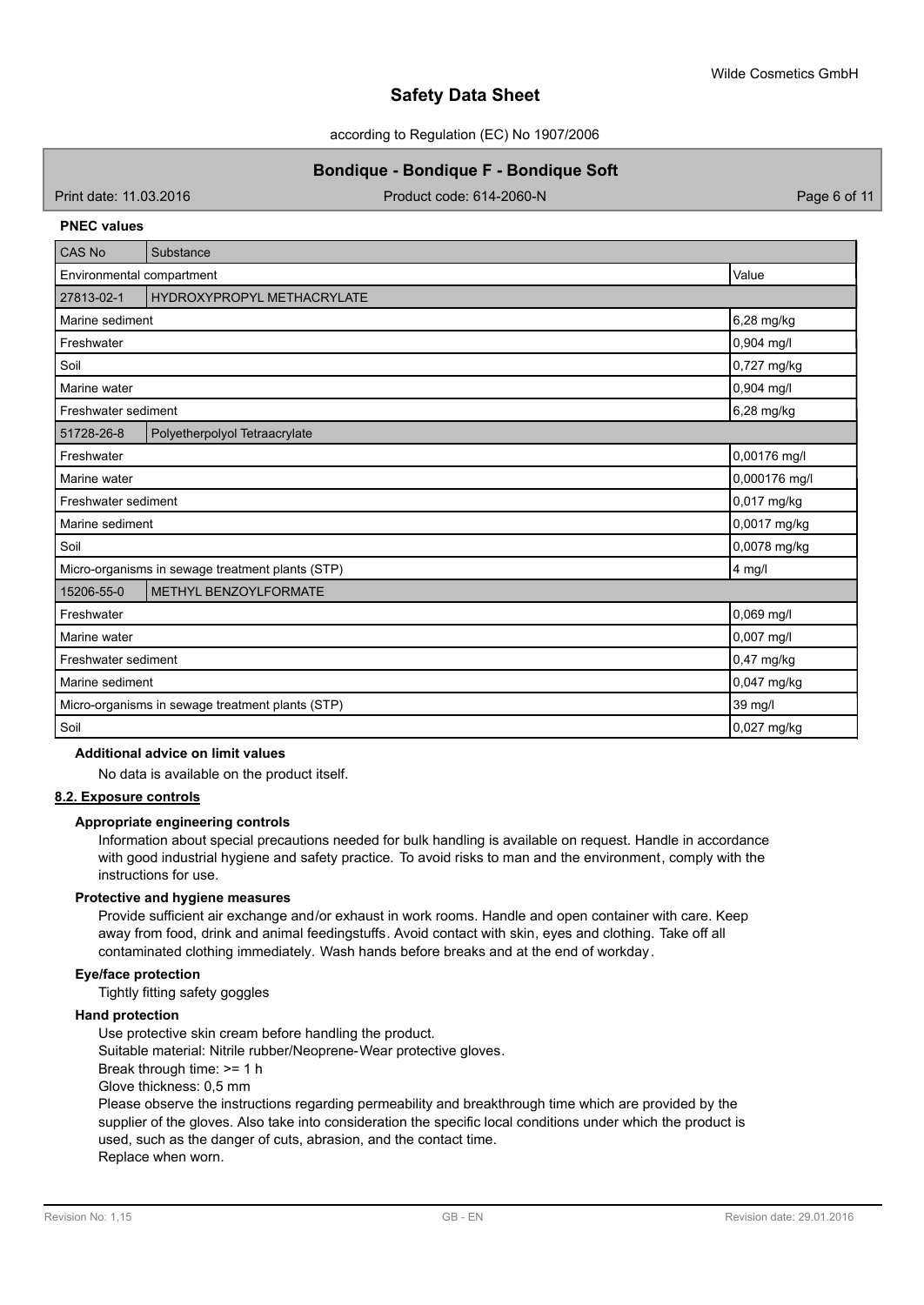**Test method**

## **Safety Data Sheet**

according to Regulation (EC) No 1907/2006

### **Bondique - Bondique F - Bondique Soft**

Print date: 11.03.2016 **Product code: 614-2060-N** Product code: 614-2060-N

#### **Skin protection**

Protective suit: Long sleeved clothing

### **Respiratory protection**

Use only with adequate ventilation. In case of insufficient ventilation wear suitable respiratory equipment.

### **Environmental exposure controls**

The product should not be allowed to enter drains, water courses or the soil. Inform the responsible authorities in case of gas leakage, or of entry into waterways, soil or drains.

### **SECTION 9: Physical and chemical properties**

#### **9.1. Information on basic physical and chemical properties**

| Physical state: | ael            |
|-----------------|----------------|
| Colour:         | pink           |
| Odour:          | characteristic |

### **Changes in the physical state**

| Initial boiling point and boiling range:                                              | > 200 °C     |
|---------------------------------------------------------------------------------------|--------------|
| Flash point:                                                                          | >100 °C      |
| Ignition temperature:                                                                 | 355 °C       |
| Vapour pressure:<br>(at 20 $^{\circ}$ C)                                              | $0.11$ hPa   |
| Density:                                                                              | 1,11 $q/cm3$ |
| Water solubility:                                                                     | insoluble    |
| Solubility in other solvents<br>miscible with most organic solvents: Acetone, Alcohol |              |
| 9.2. Other information                                                                |              |
| Solid content:                                                                        | 1,51 %       |

### **SECTION 10: Stability and reactivity**

### **10.1. Reactivity**

No dangerous reaction known under conditions of normal use.

### **10.2. Chemical stability**

Keep containers tightly closed in a cool, well-ventilated place.

#### **10.3. Possibility of hazardous reactions**

Polymerization can occur.

### **10.4. Conditions to avoid**

Exposure to light. Keep away from direct sunlight. Do not expose to temperatures above 40 °C.

### **10.5. Incompatible materials**

Strong oxidizing agents, Strong acids and strong bases, Peroxides

### **10.6. Hazardous decomposition products**

In case of fire hazardous decomposition products may be produced such as: Carbon dioxide (CO2), carbon monoxide (CO), oxides of nitrogen (NOx), dense black smoke.

### **SECTION 11: Toxicological information**

### **11.1. Information on toxicological effects**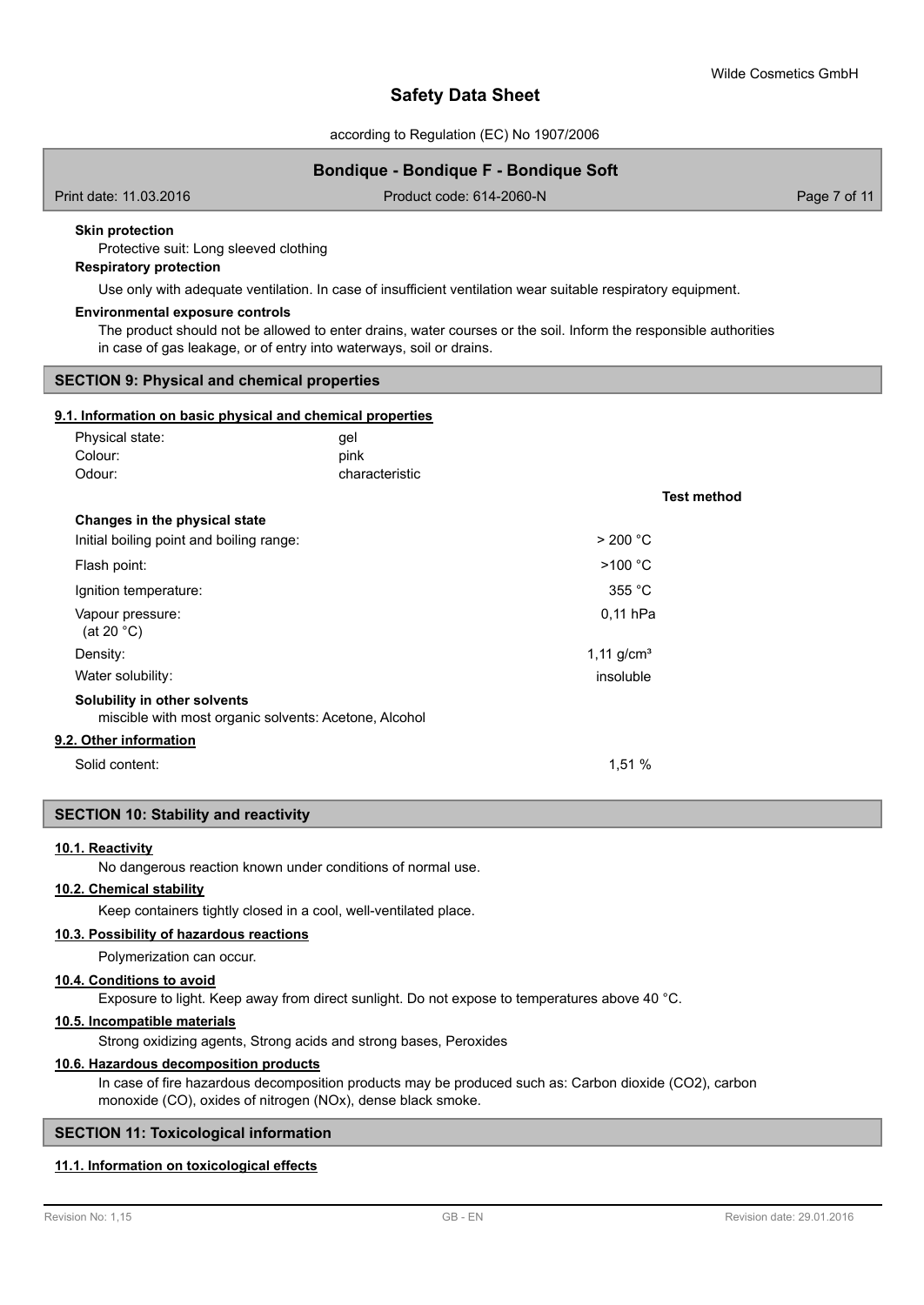according to Regulation (EC) No 1907/2006

## **Bondique - Bondique F - Bondique Soft**

Print date: 11.03.2016 **Product code: 614-2060-N** Product code: 614-2060-N

### **Toxicocinetics, metabolism and distribution**

No data is available on the product itself.

### **Acute toxicity**

| CAS No     | Chemical name              |                  |             |         |                                    |
|------------|----------------------------|------------------|-------------|---------|------------------------------------|
|            | Exposure route             | <b>IDose</b>     |             | Species | <b>Source</b>                      |
| 27813-02-1 | HYDROXYPROPYL METHACRYLATE |                  |             |         |                                    |
|            | oral                       | LD <sub>50</sub> | >2000 mg/kg | Irat    | <b>IOECD Test Guideline</b><br>401 |
|            | dermal                     | LD50             | >5000 mg/kg | rabbit  |                                    |
| 15206-55-0 | METHYL BENZOYLFORMATE      |                  |             |         |                                    |
|            | oral                       | LD <sub>50</sub> | >6800 mg/kg | Irat    | <b>IOECD Test Guideline</b><br>401 |
|            | dermal                     | LD <sub>50</sub> | >2000 mg/kg | Irat    | <b>IOECD Test Guideline</b><br>402 |

### **Specific effects in experiment on an animal**

No data is available on the product itself.

### **Practical experience**

#### **Other observations**

Health injuries are not known or expected under normal use.

## **SECTION 12: Ecological information**

### **12.1. Toxicity**

No data is available on the product itself.

| CAS No     | Chemical name                |                   |              |      |                                                 |                            |  |
|------------|------------------------------|-------------------|--------------|------|-------------------------------------------------|----------------------------|--|
|            | Aquatic toxicity             | Dose              |              |      | [h] $ d]$ Species                               | <b>Source</b>              |  |
| 27813-02-1 | HYDROXYPROPYL METHACRYLATE   |                   |              |      |                                                 |                            |  |
|            | Acute fish toxicity          | <b>LC50</b>       | 85 mg/l      |      | 96 hOncorhynchus mykiss<br>(rainbow trout)      |                            |  |
|            | Acute algae toxicity         | ErC <sub>50</sub> | $>97,2$ mg/l | 72 h |                                                 | OECD Test Guideline<br>201 |  |
|            | Acute crustacea toxicity     | <b>EC50</b>       | $>143$ mg/   |      | 48 h Daphnia magna (Water<br>flea)              | OECD Test Guideline<br>202 |  |
|            | Crustacea toxicity           | <b>NOEC</b>       | 45,2 mg/l    |      | 21 d Daphnia magna (Water<br>flea)              |                            |  |
| 15206-55-0 | <b>METHYL BENZOYLFORMATE</b> |                   |              |      |                                                 |                            |  |
|            | Acute fish toxicity          | <b>LC50</b>       | $>54,6$ mg/l |      | 96 h Brachydanio rerio (zebra<br>fish)          |                            |  |
|            | Acute algae toxicity         | ErC50             | 68,6 mg/l    |      | 72 h Selenastrum capricornutum<br>(green algae) |                            |  |
|            | Acute crustacea toxicity     | <b>EC50</b>       | $>39,6$ mg/l |      | 48 h Daphnia magna (Water<br>flea)              |                            |  |
|            | Crustacea toxicity           | <b>NOEC</b>       | $>39,6$ mg/l |      | 2 d Daphnia magna (Water<br>flea)               |                            |  |
|            | Acute bacteria toxicity      | (>1000 mg/l)      |              | 3 h  |                                                 |                            |  |

### **12.2. Persistence and degradability**

No data is available on the product itself.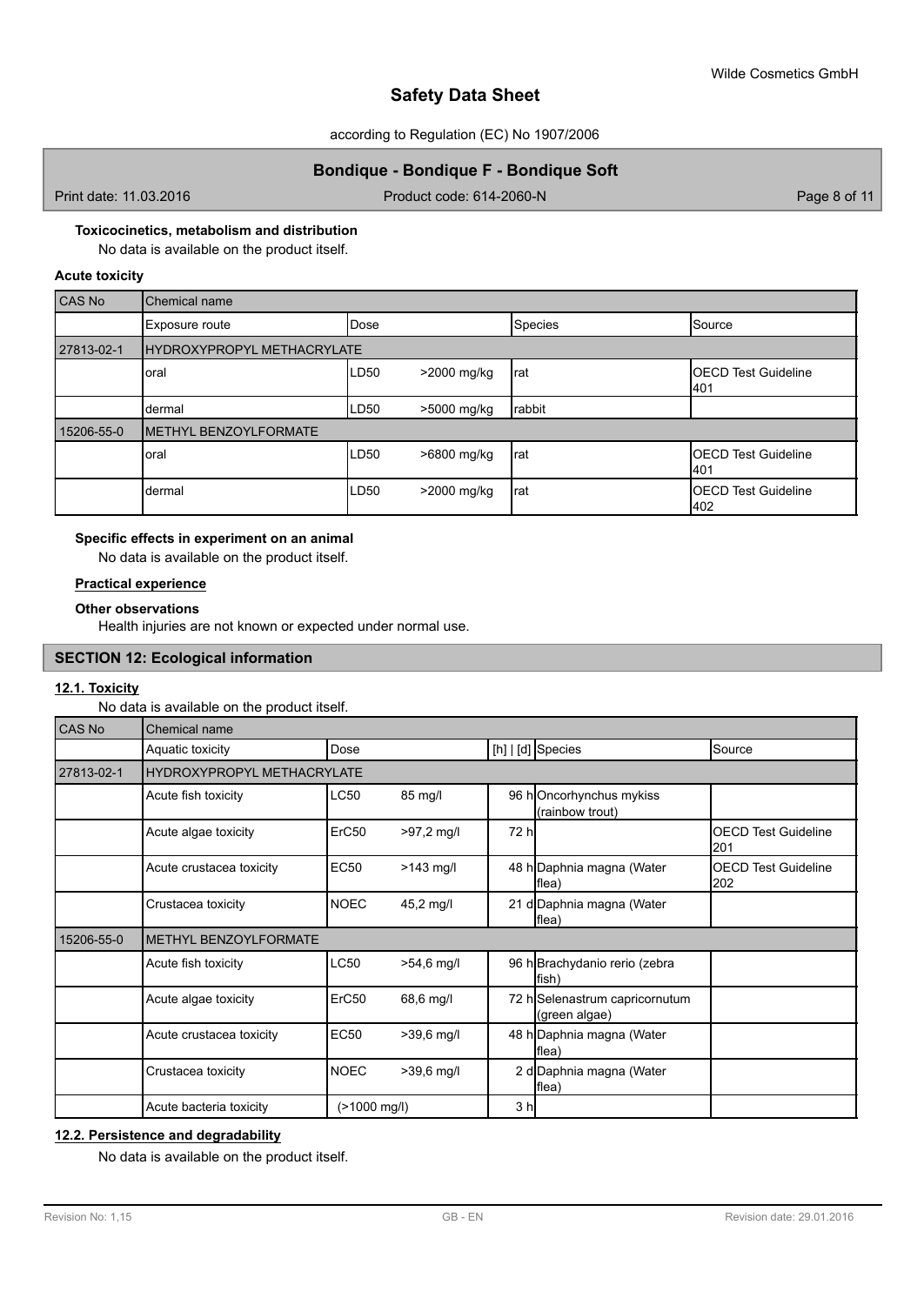#### according to Regulation (EC) No 1907/2006

### **Bondique - Bondique F - Bondique Soft**

Print date: 11.03.2016 Product code: 614-2060-N Product code: 614-2060-N Page 9 of 11 CAS No Chemical name Method **Method Method Contract Contract Contract Contract Contract Contract Contract Contract Contract Contract Contract Contract Contract Contract Contract Contract Contract Contract Contract Contract Contract Contrac** Evaluation 27813-02-1 HYDROXYPROPYL METHACRYLATE 81% 28 15206-55-0 METHYL BENZOYLFORMATE Degradation 82% 10 Readily biodegradable.

#### **12.3. Bioaccumulative potential**

No data is available on the product itself.

#### **Partition coefficient n-octanol/water**

| <b>CAS No</b> | <b>I</b> Chemical name             | Log Pow |
|---------------|------------------------------------|---------|
| 27813-02-1    | <b>IHYDROXYPROPYL METHACRYLATE</b> | 0,97    |
| 15206-55-0    | BENZOYLFORMATE<br><b>IMETHYL</b>   | 9. ا    |

#### **BCF**

| <b>CAS No</b>          | name<br>`hemica<br>$\sim$ $\sim$                                                                                        | <b>BCF</b><br>$\sim$ | oecies? | source |
|------------------------|-------------------------------------------------------------------------------------------------------------------------|----------------------|---------|--------|
| $.3 - 02 - 1$<br>27813 | <b>ATE</b><br>. VDDC<br><b>HACRY'</b><br>٦PY<br>. ME <sup>7</sup><br>⊣H <sup>V</sup><br>≀⊊ا<br>$\overline{\phantom{0}}$ | ັັ                   |         |        |

### **12.4. Mobility in soil**

No data is available on the product itself.

#### **12.5. Results of PBT and vPvB assessment**

No data is available on the product itself.

### **12.6. Other adverse effects**

Harmful to aquatic organisms, may cause long-term adverse effects in the aquatic environment.

### **SECTION 13: Disposal considerations**

#### **13.1. Waste treatment methods**

### **Advice on disposal**

Dispose of contents/container in accordance with local regulation.

#### **Waste disposal number of waste from residues/unused products**

080199 WASTES FROM THE MANUFACTURE, FORMULATION, SUPPLY AND USE (MFSU) OF COATINGS (PAINTS, VARNISHES AND VITREOUS ENAMELS), ADHESIVES, SEALANTS AND PRINTING INKS; wastes from MFSU and removal of paint and varnish; wastes not otherwise specified

#### **Waste disposal number of used product**

WASTES FROM THE MANUFACTURE, FORMULATION, SUPPLY AND USE (MFSU) OF COATINGS (PAINTS, VARNISHES AND VITREOUS ENAMELS), ADHESIVES, SEALANTS AND PRINTING INKS; wastes from MFSU and removal of paint and varnish; wastes not otherwise specified 080199

#### **Waste disposal number of contaminated packaging**

WASTES FROM THE MANUFACTURE, FORMULATION, SUPPLY AND USE (MFSU) OF COATINGS (PAINTS, VARNISHES AND VITREOUS ENAMELS), ADHESIVES, SEALANTS AND PRINTING INKS; wastes from MFSU and removal of paint and varnish; wastes not otherwise specified 080199

### **Contaminated packaging**

Dispose of contents/container in accordance with local regulation.

Solidify unexposed surplus and dispose of together with processed material as cured plastic waste.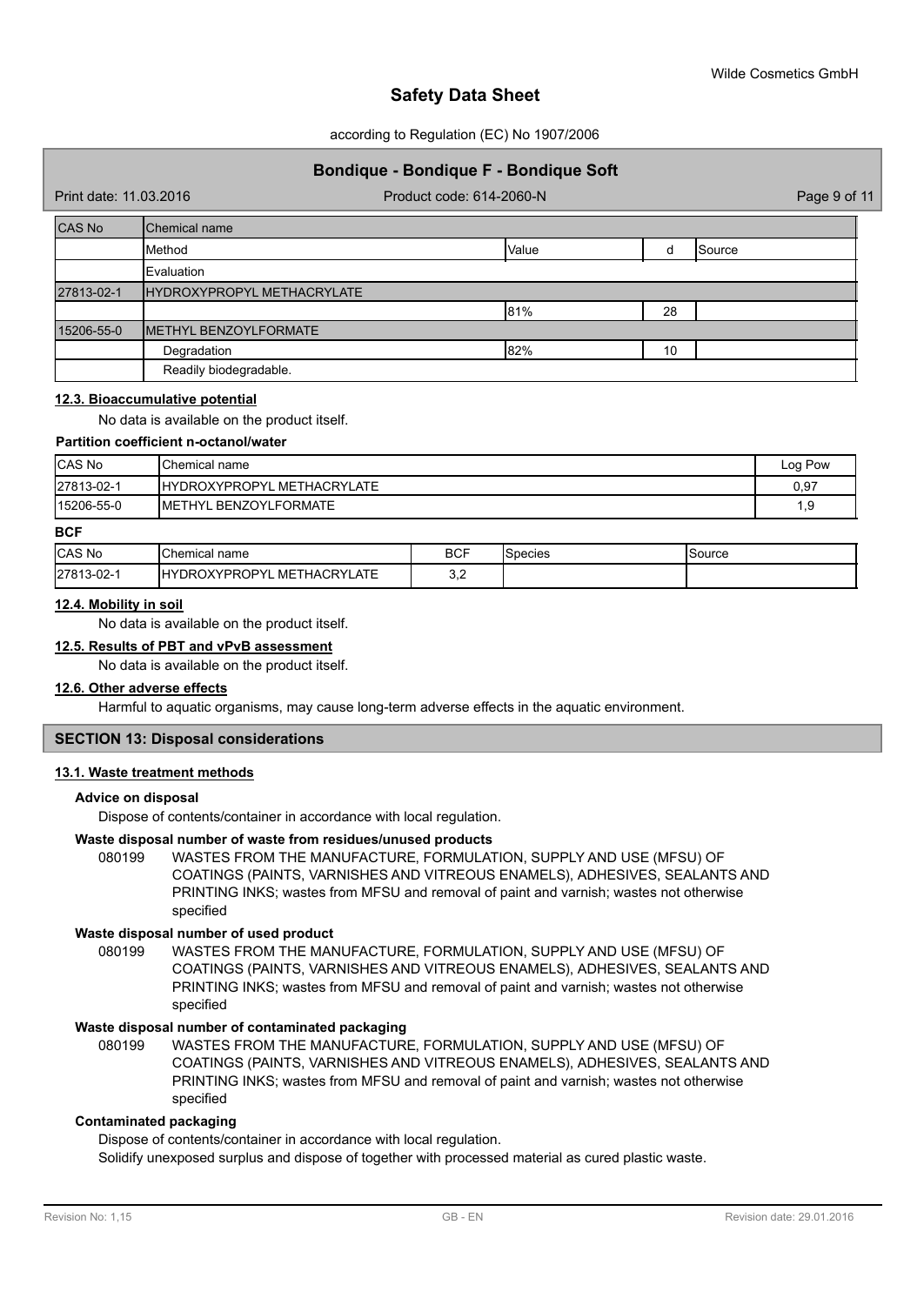according to Regulation (EC) No 1907/2006

### **Bondique - Bondique F - Bondique Soft**

Print date: 11.03.2016 **Product code: 614-2060-N** Product code: 614-2060-N Page 10 of 11

### **SECTION 14: Transport information**

| Land transport (ADR/RID)                           |                                                                                                      |  |
|----------------------------------------------------|------------------------------------------------------------------------------------------------------|--|
| 14.1. UN number:                                   | No dangerous good in sense of this transport regulation.                                             |  |
| 14.2. UN proper shipping name:                     | No dangerous good in sense of this transport regulation.                                             |  |
| 14.3. Transport hazard class(es):                  | No dangerous good in sense of this transport regulation.                                             |  |
| 14.4. Packing group:                               | No dangerous good in sense of this transport regulation.                                             |  |
| Inland waterways transport (ADN)                   |                                                                                                      |  |
| 14.1. UN number:                                   | No dangerous good in sense of this transport regulation.                                             |  |
| 14.2. UN proper shipping name:                     | No dangerous good in sense of this transport regulation.                                             |  |
| 14.3. Transport hazard class(es):                  | No dangerous good in sense of this transport regulation.                                             |  |
| 14.4. Packing group:                               | No dangerous good in sense of this transport regulation.                                             |  |
| <b>Marine transport (IMDG)</b>                     |                                                                                                      |  |
| 14.1. UN number:                                   | No dangerous good in sense of this transport regulation.                                             |  |
| 14.2. UN proper shipping name:                     | No dangerous good in sense of this transport regulation.                                             |  |
| 14.3. Transport hazard class(es):                  | No dangerous good in sense of this transport regulation.                                             |  |
| 14.4. Packing group:                               | No dangerous good in sense of this transport regulation.                                             |  |
| Air transport (ICAO)                               |                                                                                                      |  |
| 14.1. UN number:                                   | No dangerous good in sense of this transport regulation.                                             |  |
| 14.2. UN proper shipping name:                     | No dangerous good in sense of this transport regulation.                                             |  |
| 14.3. Transport hazard class(es):                  | No dangerous good in sense of this transport regulation.                                             |  |
| 14.4. Packing group:                               | No dangerous good in sense of this transport regulation.                                             |  |
| Danger releasing substance:                        | No data is available on the product itself.                                                          |  |
| 14.6. Special precautions for user                 |                                                                                                      |  |
|                                                    | Handle in accordance with good industrial hygiene and safety practice. To avoid risks to man and the |  |
| environment, comply with the instructions for use. |                                                                                                      |  |

### **14.7. Transport in bulk according to Annex II of Marpol and the IBC Code**

No dangerous good in sense of this transport regulation.

### **SECTION 15: Regulatory information**

### **15.1. Safety, health and environmental regulations/legislation specific for the substance or mixture**

#### **EU regulatory information**

#### **Additional information**

The classification is in compliance with coming legislation and therefore may differ from the safety label on the package.

## **National regulatory information**

| Employment restrictions:       | Observe restrictions to employment for juvenils according to the 'juvenile<br>work protection guideline' (94/33/EC). Observe employment restrictions<br>under the Maternity Protection Directive (92/85/EEC) for expectant or<br>nursing mothers. |
|--------------------------------|---------------------------------------------------------------------------------------------------------------------------------------------------------------------------------------------------------------------------------------------------|
| Water contaminating class (D): | 2 - water contaminating                                                                                                                                                                                                                           |

## **SECTION 16: Other information**

#### **Relevant H and EUH statements (number and full text)**

| H317 | May cause an allergic skin reaction. |  |
|------|--------------------------------------|--|
| H319 | Causes serious eye irritation.       |  |